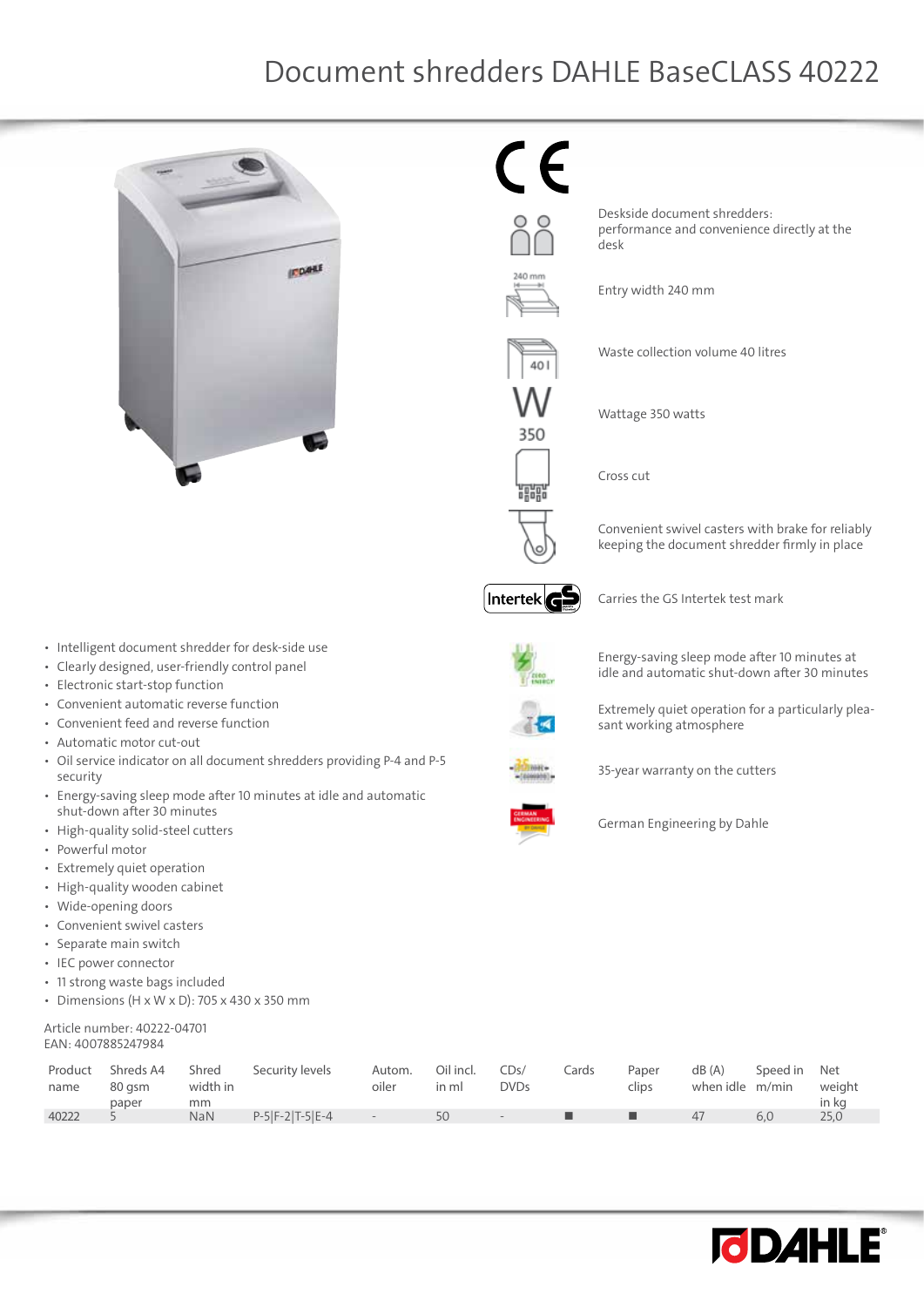## Document shredders DAHLE BaseCLASS 40222



Standardised entry widths take all common paper sizes



Separate main switch is located on the rear of the document shredder and completely disconnects it from the mains power supply



Detachable IEC power plug makes the document shredder quick and easy to move from A to B



Convenient swivel casters providing 5 cm floor clearance for greater mobility and two brakes for reliably keeping the shredder firmly in place at the point of use



Environmentally friendly oil is always easy to access, included with all cross-cut models



Pull-out rounded top frame that's kind on the fingers when changing the waste bag



Wide opening door to easily empty the waste bag



Separate, integrated waste boxes help to sort shredded paper, CDs, DVDs, cheque and credit cards for eco-friendly recycling



Modern design blends into any working environment.